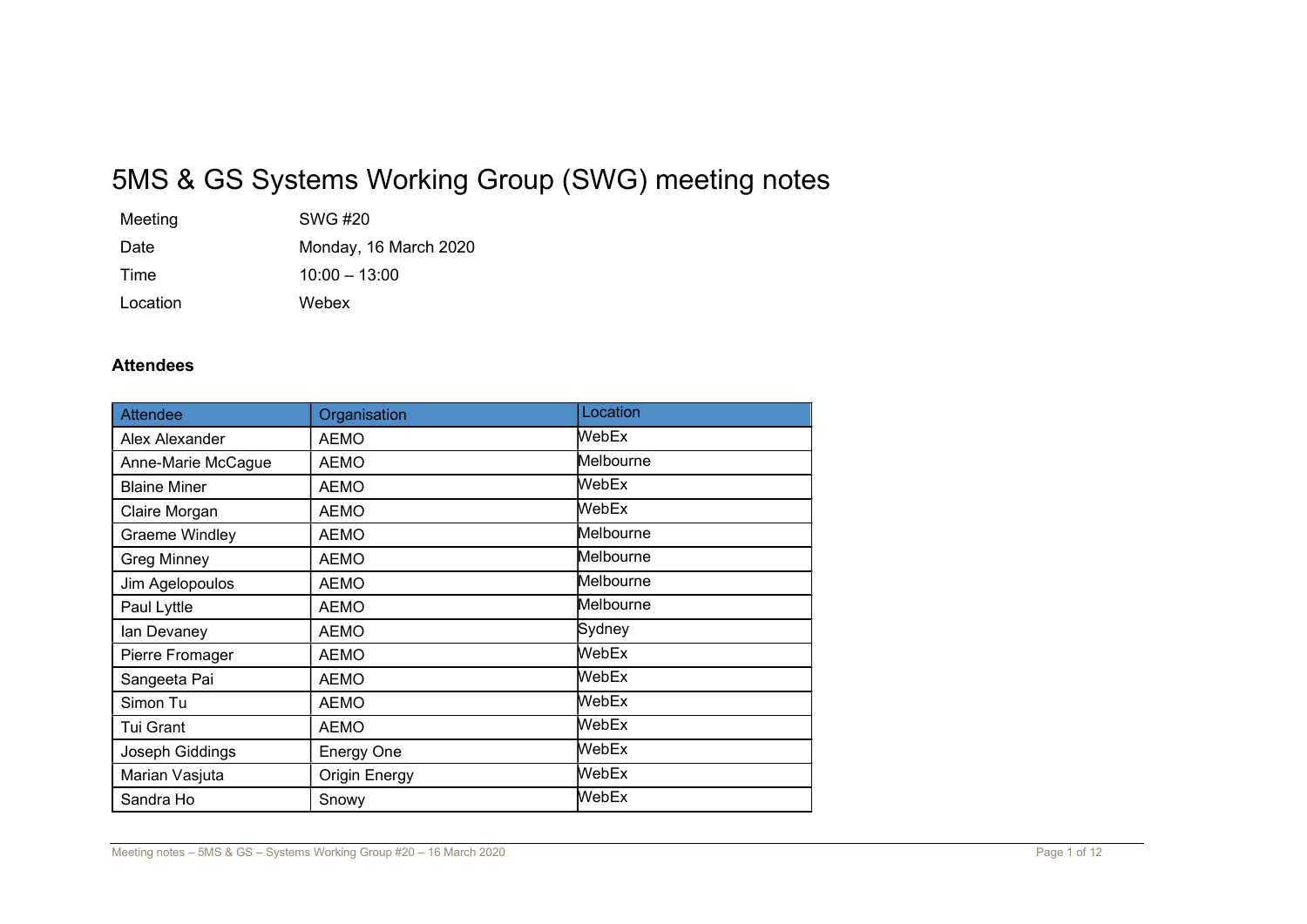

| <b>Tim Bellette</b>    | Stanwell                  | WebEx                       |
|------------------------|---------------------------|-----------------------------|
| <b>Adrian Honey</b>    | <b>Tasmanian Networks</b> | WebEx                       |
| Alex Polonetskiy       | Ausgrid                   | WebEx                       |
| Andrei Tchoub          | Alinta                    | WebEx                       |
| Andrew Lenga           | Engie                     | $\overline{\mathsf{WebEx}}$ |
| <b>Andrew Steer</b>    | <b>Gen Track</b>          | WebEx                       |
| <b>Annett Reitmann</b> | <b>AGL</b>                | WebEx                       |
| Arif Syarifuddin       | Powercor                  | WebEx                       |
| <b>Audrey Follett</b>  | Snowhydro                 | WebEx                       |
| <b>Brendan Twiddy</b>  | Origin Energy             | WebEx                       |
| Dino Ou                | <b>Endeavour Energy</b>   | WebEx                       |
| <b>Drew Pass</b>       | Engie                     | WebEx                       |
| Dun Hoang              | Ausnet                    | WebEx                       |
| Elizabeth Byrne        | Stanwell                  | WebEx                       |
| <b>Greg Fawcett</b>    | Engie                     | WebEx                       |
| <b>Greg McLeod</b>     | <b>Origin Energy</b>      | WebEx                       |
| Ingrid Farrah          | Ergon                     | WebEx                       |
| Khang Nguyen           | Actewagl                  | WebEx                       |
| Linda Brackenbury      | Plus ES                   | WebEx                       |
| Manoj Parameswaran     | L.                        | WebEx                       |
| Mirella Jaric          | <b>Origin Energy</b>      | WebEx                       |
| Natasha Rajdev         | <b>Alinta Energy</b>      | WebEx                       |
| <b>Nick Gustafsson</b> | <b>Red Energy</b>         | WebEx                       |
| Nicole Bright          | <b>Energy Queensland</b>  | WebEx                       |
| <b>Phil Torrent</b>    | Tango Energy              | WebEx                       |
| Rob Novella            | Ausnet                    | WebEx                       |
| Soham Roy Chaudhuri    | Alinta Energy             | WebEx                       |

Meeting notes – 5MS & GS – Systems Working Group #20 – 16 March 2020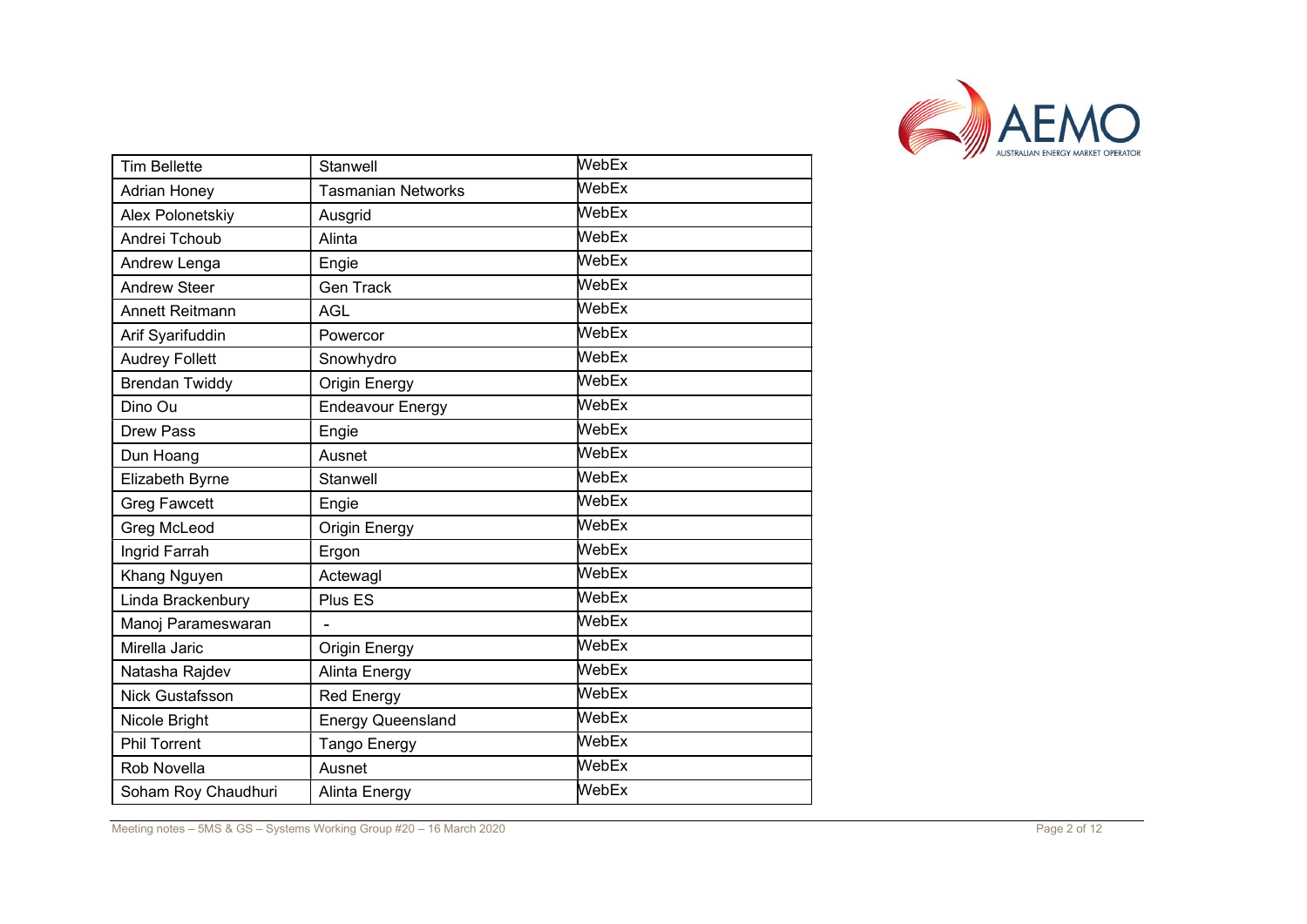

| <b>Trent Smith</b> | Brave Energy  | <b>WebEx</b> |
|--------------------|---------------|--------------|
| Victor Sanchez     | Infigen       | <b>WebEx</b> |
| Wilmund Foona      | United Energy | WebEx        |

# Preliminary Matters

#### 1. Welcome – G. Windley

Attendees were welcomed to the #20 Systems Working Group (SWG) and it was noted that the meeting was being recorded for the purposes of note taking. It was requested for participants on Webex or phone to message or email 5ms@aemo.com.au for inclusion on the list of attendees.

# 2. Meeting notes and actions – G. Windley / A. McCague / J. Agelopoulos (slides 3 - 4)

The meeting notes for the previous SWG held on 17 February 2020 were confirmed. The actions from meeting #19 have been reviewed and updated. Please refer to the meeting pack and list below for more details.

# 3. 5MS Program Timeline  $-$  G. Windley (slides  $5 - 6$ )

AEMO provided a program and milestone update and overview. It was noted that overall the program is tracking green and L2-S8 Industry Test start for Reallocations complete with the deployment of the reallocations functionality into pre-PROD 26 Feb 2020.

AEMO highlighted that the realignment of key milestones post-Readiness work had been approved.

AEMO confirmed that there are ongoing discussions with the Customer Switching team to understand timelines and dependencies.

The Settlements & Billing Tech Spec was re-released to the SWG on 14 February 2020 and was available on the AEMO website.

Internal Retail, Dispatch and Settlements workstreams on track to meet 30 June 2020 development completion milestone, however AEMO is likely to prioritise defect fixing for the Retail 30-min like-for-like go live in December 2020 ahead of 5-min functionality not required until 1 July 2021.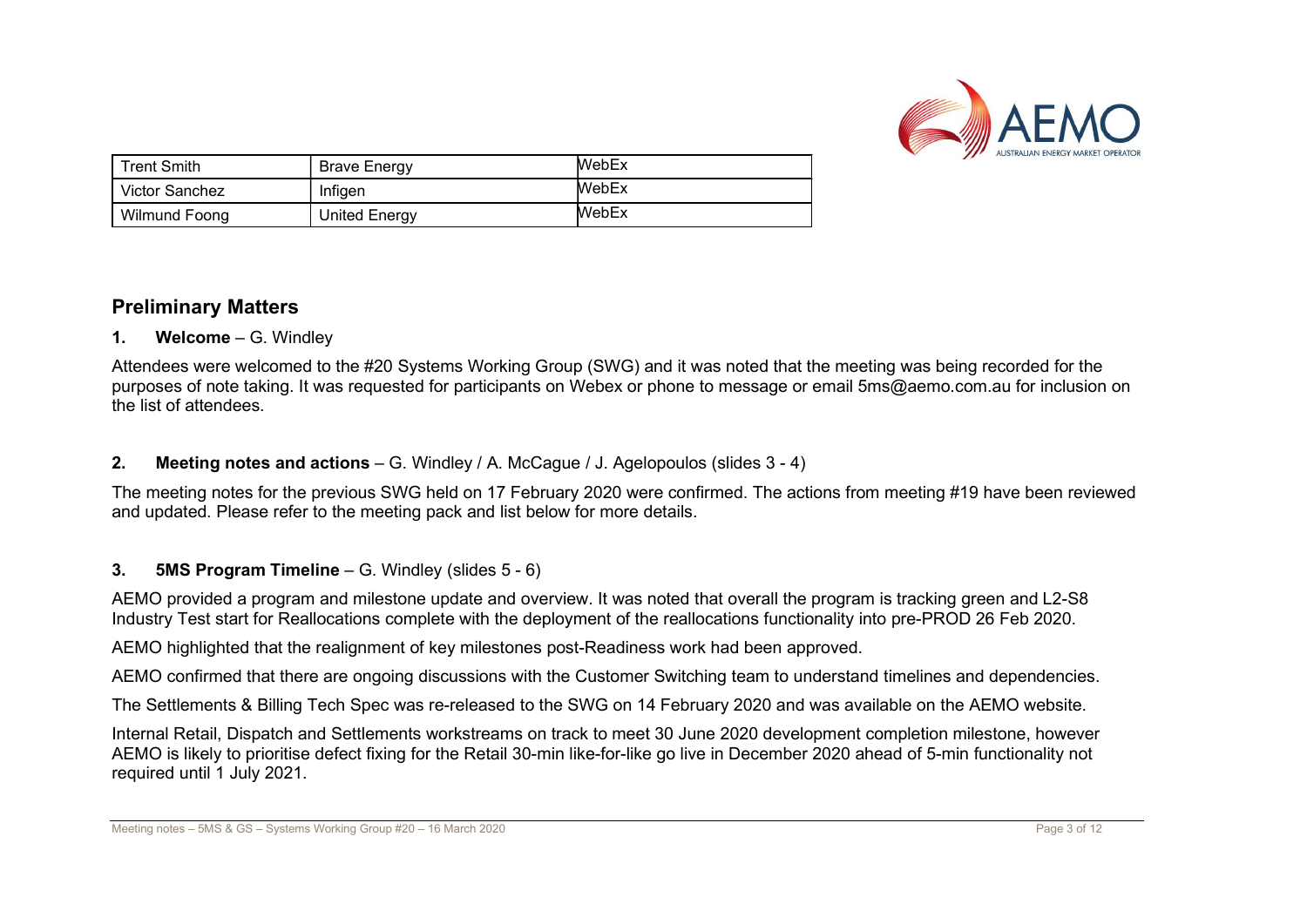

It was noted that as part of the Industry Readiness Contingency plan the definition of critical mass is being considered.

An update was provided for L2-M14 – B2M via API Go-Live, which is now expected to be re-baselined to be 7 December 2020 from 17 March 2020.

An update was provided for L2-D13 - Final technical specifications for Package 5 (effectively the Settlements tables in the data model) to be published by AEMO, now published 16 March 2020.

#### 4. Reallocations Deployment – A. Alexander (slides 8 - 10)

AEMO provided an update on the Reallocations deployment. AEMO highlighted that the Reallocations Go-Live for 1 Apr 2020 is on track.

AEMO confirmed that Pre-Prod cutover commenced on 26 Feb 2020 and was completed on 28 Feb 2020 due to PVT delays.

#### 5. Staging Environment – T. Grant (slides 11 - 14)

AEMO provided an update on the 5MS Staging Environment, including participant activity in the current drops and the status of future drops. AEMO confirmed Settlements Package 3 is due to be deployed in the 5MS Staging Environment on16 March 2020.

#### 6. Industry Testing Working Group Update – G. Windley (slides 15 - 16)

AEMO provided an update on the Industry Testing Working Group, highlighting:

- The ITWG had discussed bringing the GS market test date forward.
- There was a request to provide more detail on the scope of the planned releases than what was available in the test strategy.
- Walk through of the schema changes and discussion on if/when this would be tested with the market and under which program.
- Discussion on performance testing to be performed by AEMO for e-hub.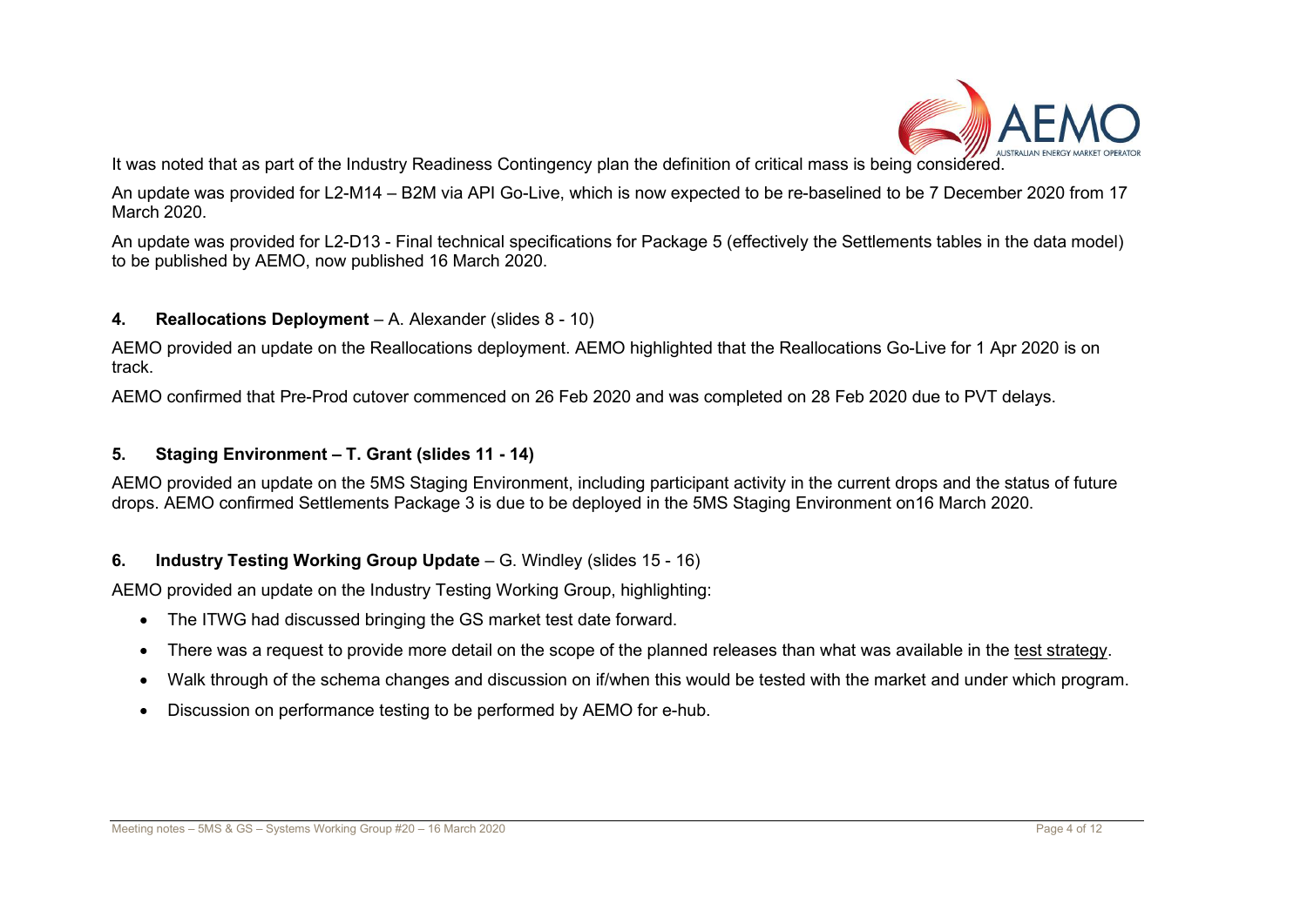

#### 7. Readiness Working Group Update – G. Minney (slides 17 - 20)

AEMO provided an update on the Readiness. AEMO confirmed that the 2<sup>nd</sup> draft Industry Readiness Contingency plan had been released on 6 March 2020 with comments sought from participants, particularly in relation to critical participant definition.

AEMO confirmed that 26 responses (representing 55 participants) had been submitted for the Industry Readiness Survey #1. Participants responded on behalf of all their organisation's roles (e.g. retailer and generator) and there was coverage across all market segments, ensuring a representative sample of industry progress.

The overall response from participants indicated that the majority are on track, with some participants reporting activities at risk and funding yet to be confirmed. AEMO indicated they would be following up with some participants who had not submitted readiness surveys or whose responses did not match the expected criteria.

#### 8. Procedures Update – S. Tu (slides 21 - 23)

AEMO provided a procedures update. AEMO confirmed that the Electricity Retail Consultative Forum was due to discuss the RWD, N flag, Impact of theft on UFE and Update on MSATS standing data review. The B2B Working Group will consider draft responses to release v3.4 of B2B procedures consultation: MDFF file size 10MB, MDFF 1,000 transaction limit in file and non-contestable unmetered loads – use of existing B2B transactions for this family of NMIs.

AEMO reviewed the 5MS/GS-related procedure change log, highlighting the new obligation for MC to provide updated or substitution data in the cases of theft or fraud.

#### 9. Next meeting – G. Windley / AM. McCague (slides 24 - 27)

AEMO noted that the next SWG #21 meeting is scheduled to be held on 22 April 2020 and the SWG #22 is scheduled to be held on 20 May 2020.

#### 10. Retail stream update – J. Agelopoulos (slides 28 - 29)

AEMO provided a Retail Stream update. AEMO highlighted that Pre-Production date(s) aligned with "L2-M12 Industry test preparation completed by AEMO for MDM and B2M Go-Live" milestone tracked via Readiness Stream and Production date(s) aligned with "L1-19 AEMO Metering Solution - Go-Live" milestone tracked via Readiness Stream.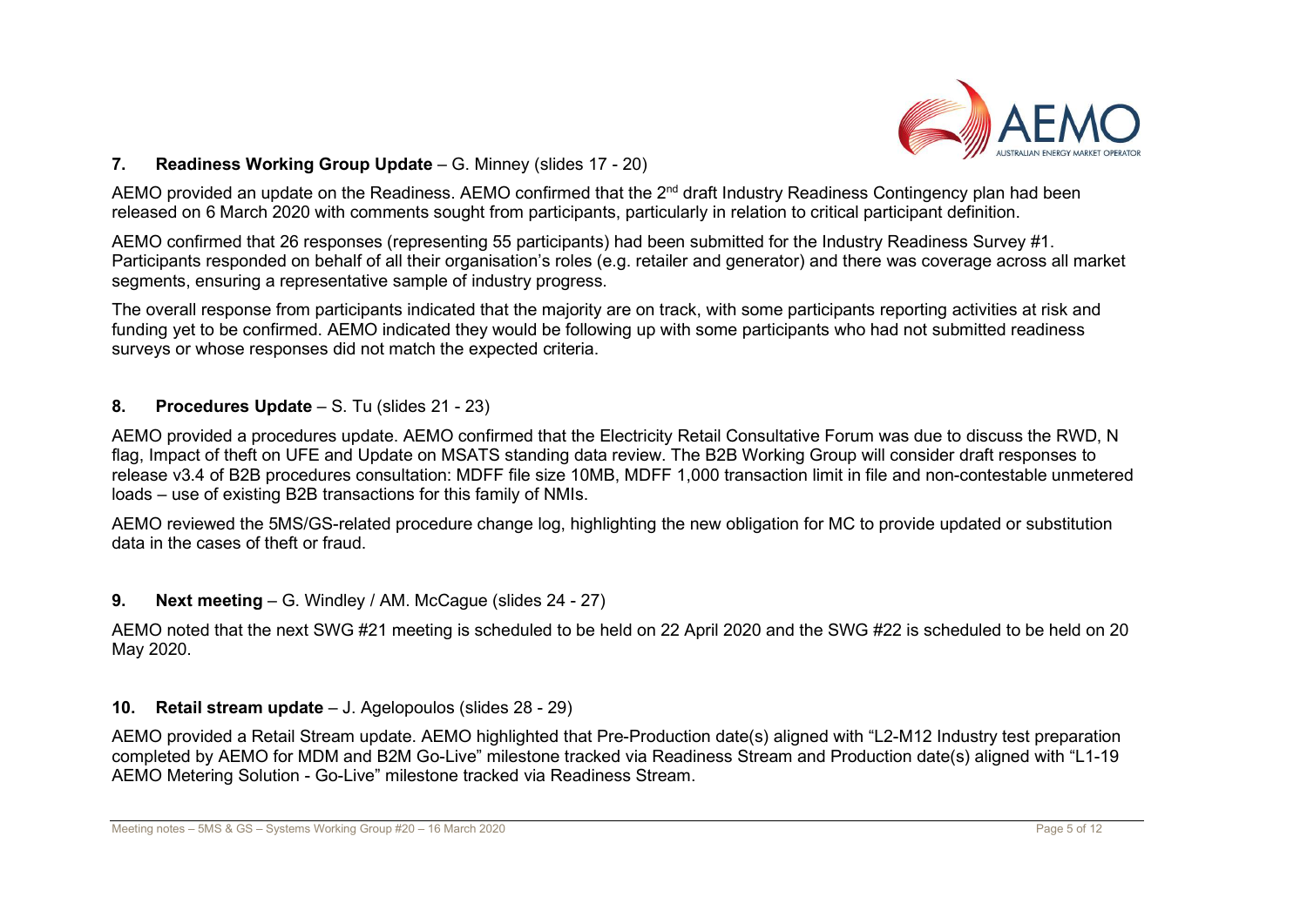

#### 11. Impact of MSATS Standing Data Review (MSDR) impact on 5MS & GS – P. Lyttle (slides 30 - 31)

AEMO provided an update on the impact of the MSATs standing data review on the program. AEMO confirmed that it plans to update the Participant Roles for Global Settlements. AEMO intends to Bulk update the MSATS system, and expect all participants to update their own systems, and AEMO will provide a Reconciliation report for role changes to the FRMPs only. The decision to only provide reconciliation to FRMP's was these would be the parties responsible for paying the settlement invoices.

An option proposed was to send a reconciliation of NMI's not changed. AEMO confirmed that this is possible, however that there would need to be consensus and that it NMIs would need to be changed or not changed. A mix was not possible.

AEMO confirmed that submissions from participants can be investigated however they would need to identify the business impacts not having a reconciliation has on the business, noting that they still have to update their systems.

A participant questioned whether an embedded network would change. AEMO confirmed there are no Role changes to embedded network child NMIs.

# 12. Rejection of Metering data sent by MDP not in the MDP role – S. Tu (slides 31 - 34)

AEMO highlighted that it planned to reject MTRD MeteringDataNotifications where the transaction is sent by a participant not in the MDP role.

AEMO would also reject MTRD MeteringDataNotifications where the transaction is sent by a participant not in the MDP role in line with the Metering Data Provider Service Level Procedure (see Appendix 1). MTRD TACK rejected with the error "1087 The MDP Relationship is not valid for this read date."

RM11 Missing Data report highlights to MDPs what data needs to be resent.

MDP resends MTRD MeteringDataNotifications to AEMO and all other responsible Participants once the CR1500 completes.

AEMO will accept MTRDs for B2M NEM settlements. To do so AEMO has defined new validation rules for the ingestion of B2M MTRDs which are specific to NEM settlements.

AEMO has previously proposed accepting MTRD where the CATS NMI Participant Relationship (CNPR) MDP role cannot be established for the initiating Participant. The scenario is specific to meter churn (basic to interval, manually read to interval): In a Meter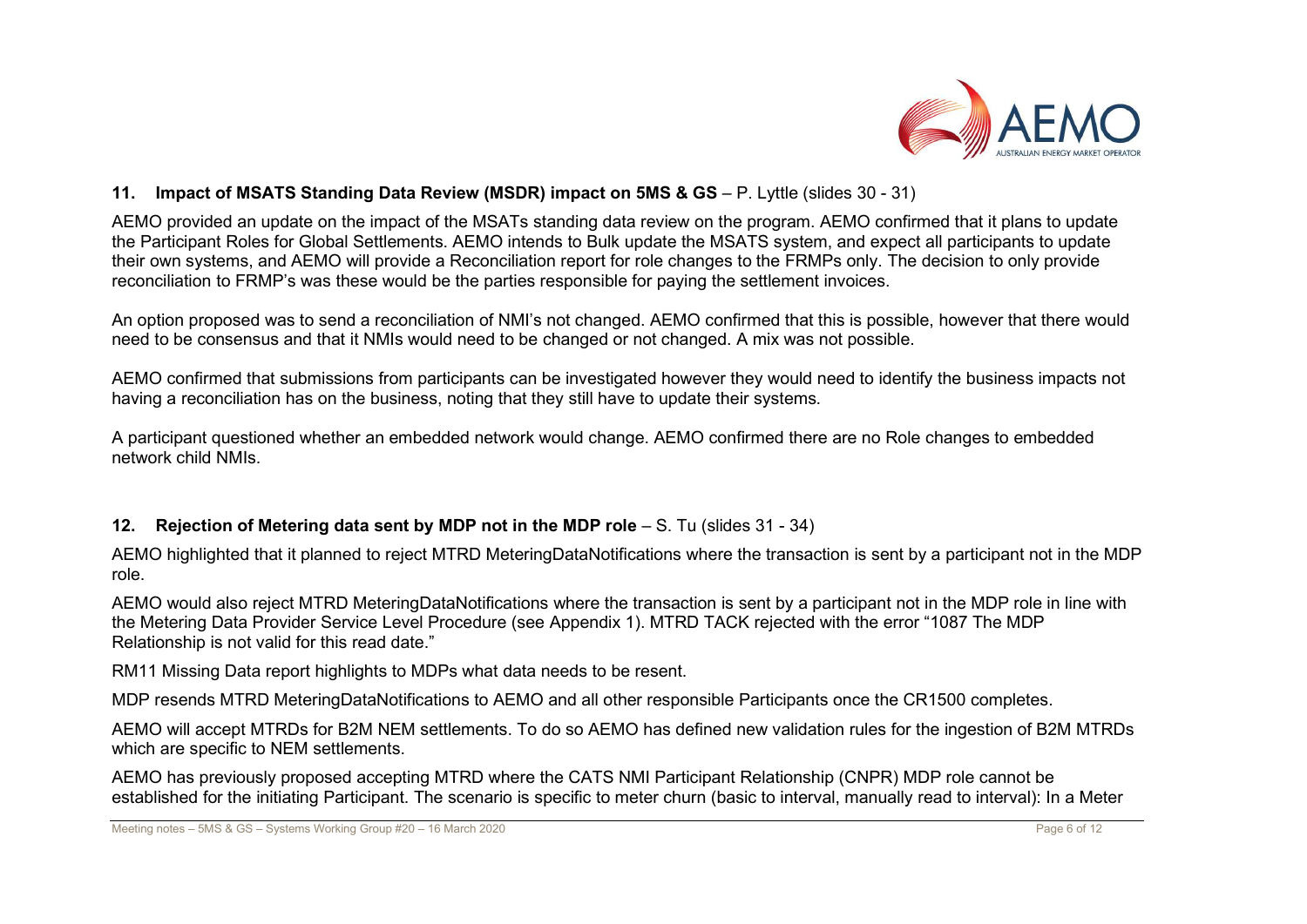

Exchange Scenario, for example an existing type 6 > A contestable meter as a part of Power of Choice, the MDP will not be active in role until the Actual Change Date has been submitted via a 1500 and the 6800 has been completed.

While most MDPs send metering data when they in the CNPR MDP role, as per the procedures, some MDPs however start reading and sending data to the market as soon as the meter has been commissioned.

AEMO has identified in its MDM build technical challenges in accepting reads prior to the establishment of the CNPR MDP role, as the issues impact the transparency of Market Reconciliations AEMO will not support this Meter Exchange Scenario.

A participant stated that it believed that retailers reject a MTRD transaction with the same NMI, NMISuffix, IntervalDate, and UpdateDateTime as a previously send read. This would impact AEMO's suggested approach; that the MDP must resends MTRD MeteringDataNotifications to AEMO and all other responsible Participants once the CR1500 completes.

Action 20.12.1 - AEMO to work with Arif Syarifuddin, Powercor to confirm the rejections of duplicates and which retailer are doing so.

Action 20.12.2 - AEMO to circulate note on the Rejection of Metering data sent by MDP not in the MDP role. AEMO will present this item to the Transition Focus Group (TFG meeting #6) on 6 Apr 2020 and the following Readiness Working Group (RWG meeting #10) on 14 Apr 2020 to seek the input of these groups. A dedicated follow-up session to be scheduled after this item has been presented to the TFG and RWG.

#### 13. MTRD ParticipantRole Element – S. Tu (slides 35 - 36)

AEMO confirmed that value of 'NEMM' should be used for the ParticipantRole element for a MTRD MeterDataNotification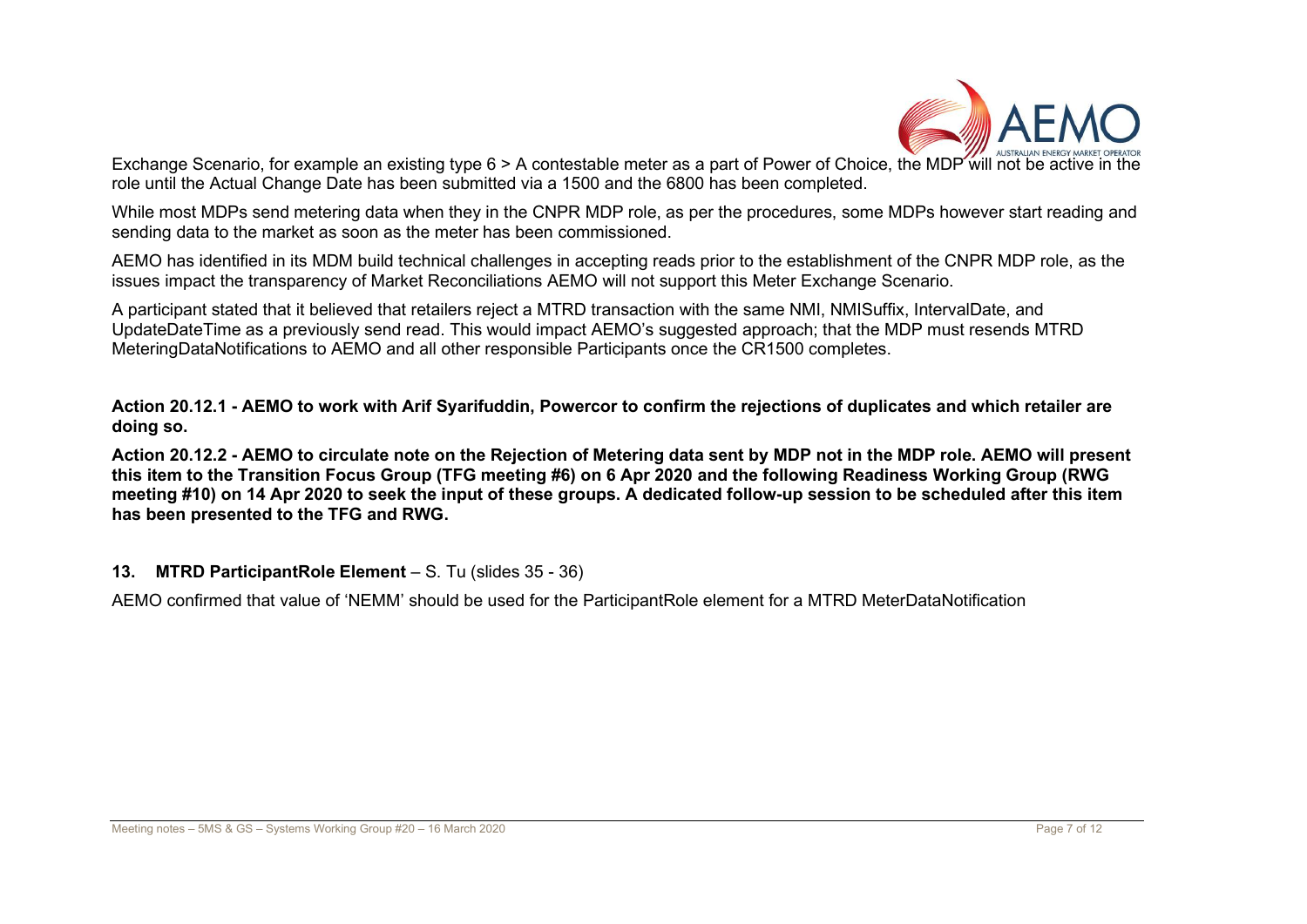

#### 14. Participant Id update for GS – P. Lyttle (slides 37 - 41)

AEMO provided an updated on the intended approach AEMO plans to take to update the Participant Roles for Global Settlements.

In summary, the approach is:

- AEMO intends to Bulk update the MSATS system,
- Expect all participants to update their own systems,
- AEMO will provide a Reconciliation report for role changes to the FRMPs only. This decision was taken as FRMP are the parties responsible for paying the settlement invoices.

A participant proposed that a reconciliation of NMIs not changed could be sent. AEMO stated that it would be comfortable to consider other approaches but would need consensus.

AEMO is open to investigate submissions from participants but they would need to identify the business impacts of not having reconciliation file has on the business, noting that businesses still need to update their systems.

#### 15. Dispatch stream update – Ian Devaney (slide 33 - 34)

AEMO provided an update on the dispatch stream.

#### 16. Settlements stream update – M. Hillaby (slides 35 - 36)

AEMO provided an update on the Settlements stream. Reallocations Go Live was confirmed to be on track for the 1 Apr 2020.

AEMO confirmed that Settlements and Billing are in the Staging environment and available for testing. Prudential's and Estimation will be in staging in May

A Participant questioned why the production dates for Package 2 and 3 were May 2021 and not April 2021. This was subsequently corrected to be April 2021.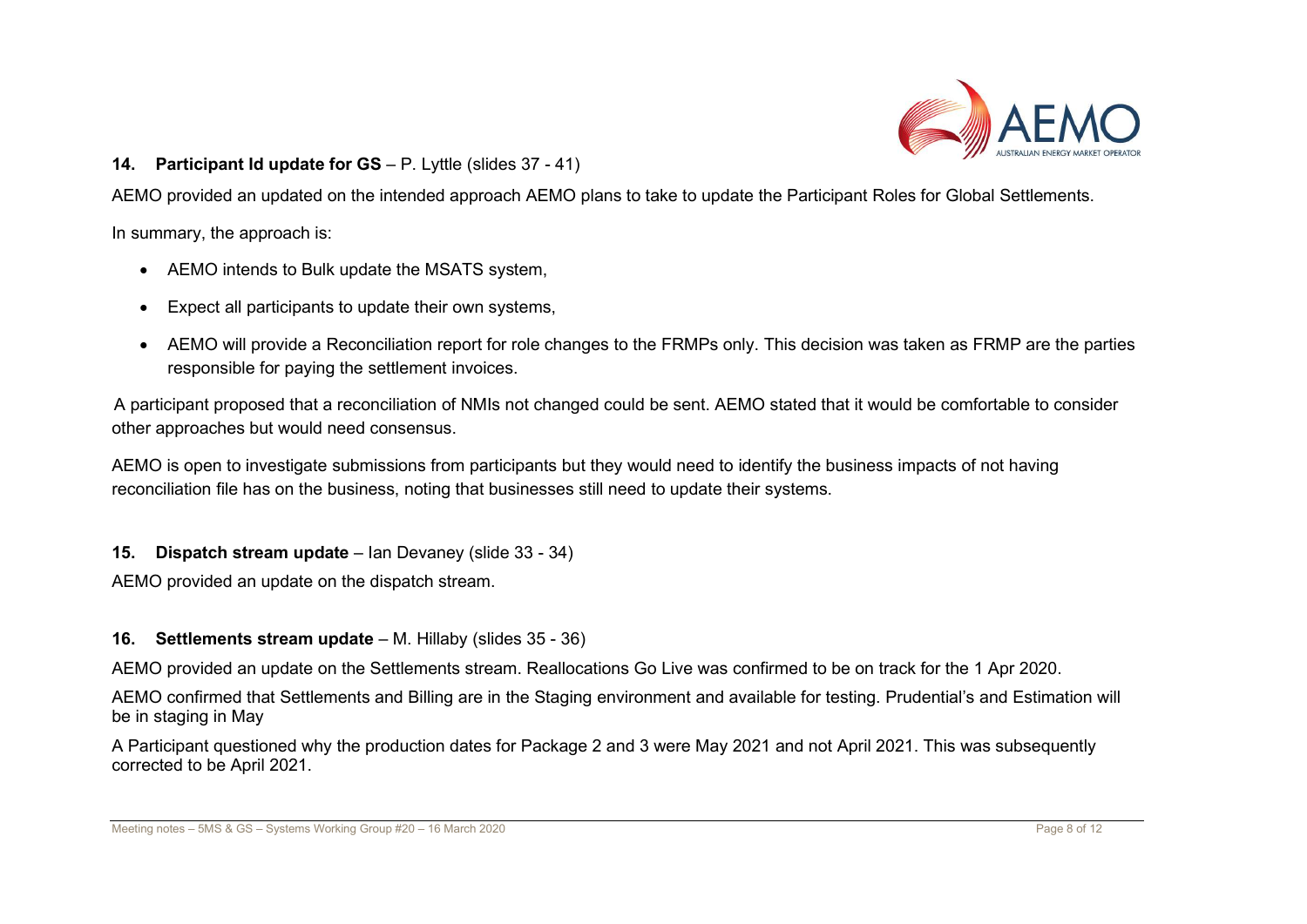

17. 5MS inbox feedback – P. Fromager (46 - 48)

AEMO provided an update:

#### Reallocations

- The Reallocations regional calendar was offered in Staging but not in Pre-prod. For integration with Settlements, the Settlements changes need to be in place as well for the calendar to be used.
- There was confusion about whitelisting it is only required in Staging, not Pre-prod or Prod.

#### **Dispatch**

• Remember that the late rebidding period is changing from 15-min before a 30-min trading interval to 30-min before a 5 min trading interval.

A participant asked from which data model table tables the test data will come from and by when. AEMO confirmed a list of tables in the Data Model is being drafted which will impact the 5MS/GS.

# Action 20.17.1 – AEMO to provide a list of affected tables in the data model.

AEMO noted that changes to the AEMO public website, including visualisation of data are in planning phase.

AEMO noted changes to data delivery (NEM reports – via the public website) will follow the Data Model changes.

# 18. Data Model updates for Dispatch & Settlements – S. Pai (slides 49 - 53)

AEMO provided an updated on the data model for Bidding, Dispatch and Settlements.

# 19. Data Model Delivery Timing – I. Devaney (slide 54 - 57)

AEMO confirmed the following release dates:

Version v5.0.0.1 would be released on 16 Mar 2020.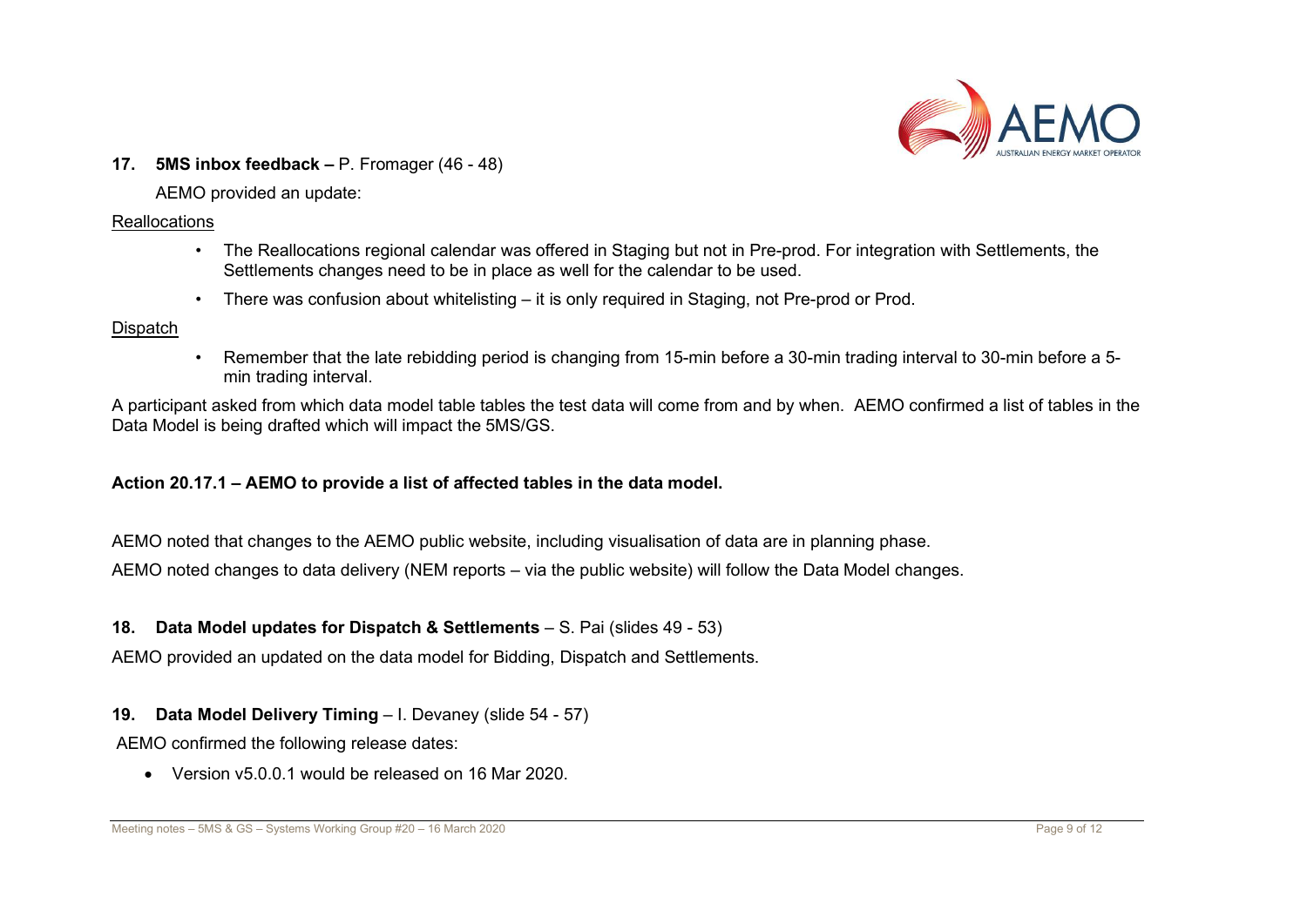

- Version 4.30 will Go-Live with Reallocations on 1 of Apr 2020.
- Version 5.0 will be released into Pre-Production November 2020, for Bidding and Dispatch.
- Version 5.0.0.1 is the most recent version released into Staging, this release contains Billing\_Run and Settlements\_Data.

# 20. Other Business (slide 58)

AEMO confirmed that the presence of Covid-19 would might have an impact on the progress of the program.

# 21. Meeting Close

Meeting closed.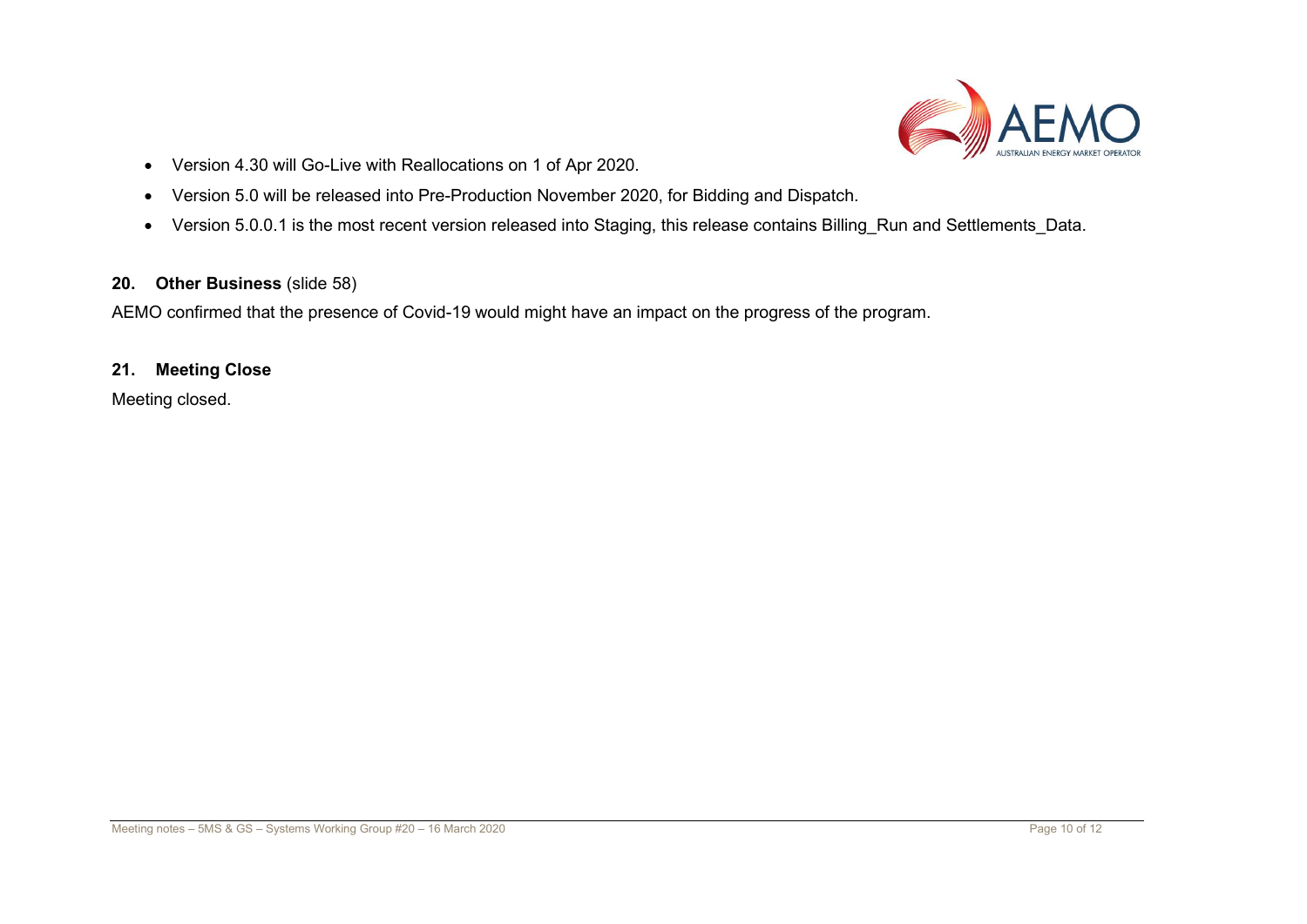# Actions Log

| Item    | <b>Status</b> | <b>Topic</b>               | <b>Action</b>                                                                                                                                                                                                                                                                                                                                                                                                                           | <b>Owner</b>     | Due By     | <b>Comment</b>                                                                                                                                  |
|---------|---------------|----------------------------|-----------------------------------------------------------------------------------------------------------------------------------------------------------------------------------------------------------------------------------------------------------------------------------------------------------------------------------------------------------------------------------------------------------------------------------------|------------------|------------|-------------------------------------------------------------------------------------------------------------------------------------------------|
| 20.12.1 | Open          | Metering                   | AEMO to work with Arif Syarifuddin, Powercor<br>to confirm the rejections of duplicates and<br>which retailers are doing so.                                                                                                                                                                                                                                                                                                            | <b>AEMO</b>      | 22/04/2020 |                                                                                                                                                 |
| 20.12.2 | Open          | Metering                   | AEMO to circulate note on the Rejection of<br>Metering data sent by MDP not in the MDP<br>role. AEMO will present this item to the<br>Transition Focus Group (TFG meeting #6) on 6<br>April 2020 and the following Readiness<br>Working Group (RWG meeting #10) on 14 of<br>April 2020 to seek the input of these groups. A<br>dedicated follow-up session to be scheduled<br>after this item has been presented to the TFG<br>and RWG. | <b>AEMO</b>      | 22/04/2020 |                                                                                                                                                 |
| 20.17.1 | Open          | Dispatch                   | AEMO to provide a list of affected tables in the<br>data model.                                                                                                                                                                                                                                                                                                                                                                         | <b>AEMO</b>      | 22/04/2020 |                                                                                                                                                 |
| 19.4.1  | Closed        | Staging<br>Environment     | AEMO to confirm how the UFE artificial data will be<br>created at the next SWG.                                                                                                                                                                                                                                                                                                                                                         | <b>AEMO</b>      | 16/03/2020 | Update to be provided at the SWG#20.<br>UFE data for 5-minute and transition weeks will<br>be artificially generated via a random<br>generator. |
| 19.7.1  | Closed        | Procedures<br>Update       | AEMO to confirm the RWD proposal focus at the<br>next SWG.                                                                                                                                                                                                                                                                                                                                                                              | <b>AEMO</b>      | 16/03/2020 | Update to be provided at the SWG#20.                                                                                                            |
| 19.9.1  | Closed        | Retail<br>stream<br>update | AEMO to report back at the next SWG meeting<br>whether the MSATS Standing Data Review<br>program will impact the 5MS program.                                                                                                                                                                                                                                                                                                           | <b>AEMO</b>      | 16/03/2020 | Update to be provided at the SWG#20.                                                                                                            |
| 19.12.1 | Open          | Dispatch                   | Participants that will use the web screens to start<br>using them in the 5MS Staging Environment to                                                                                                                                                                                                                                                                                                                                     | Partici<br>pants | 16/03/2020 | Update to be provided at the SWG#21.                                                                                                            |